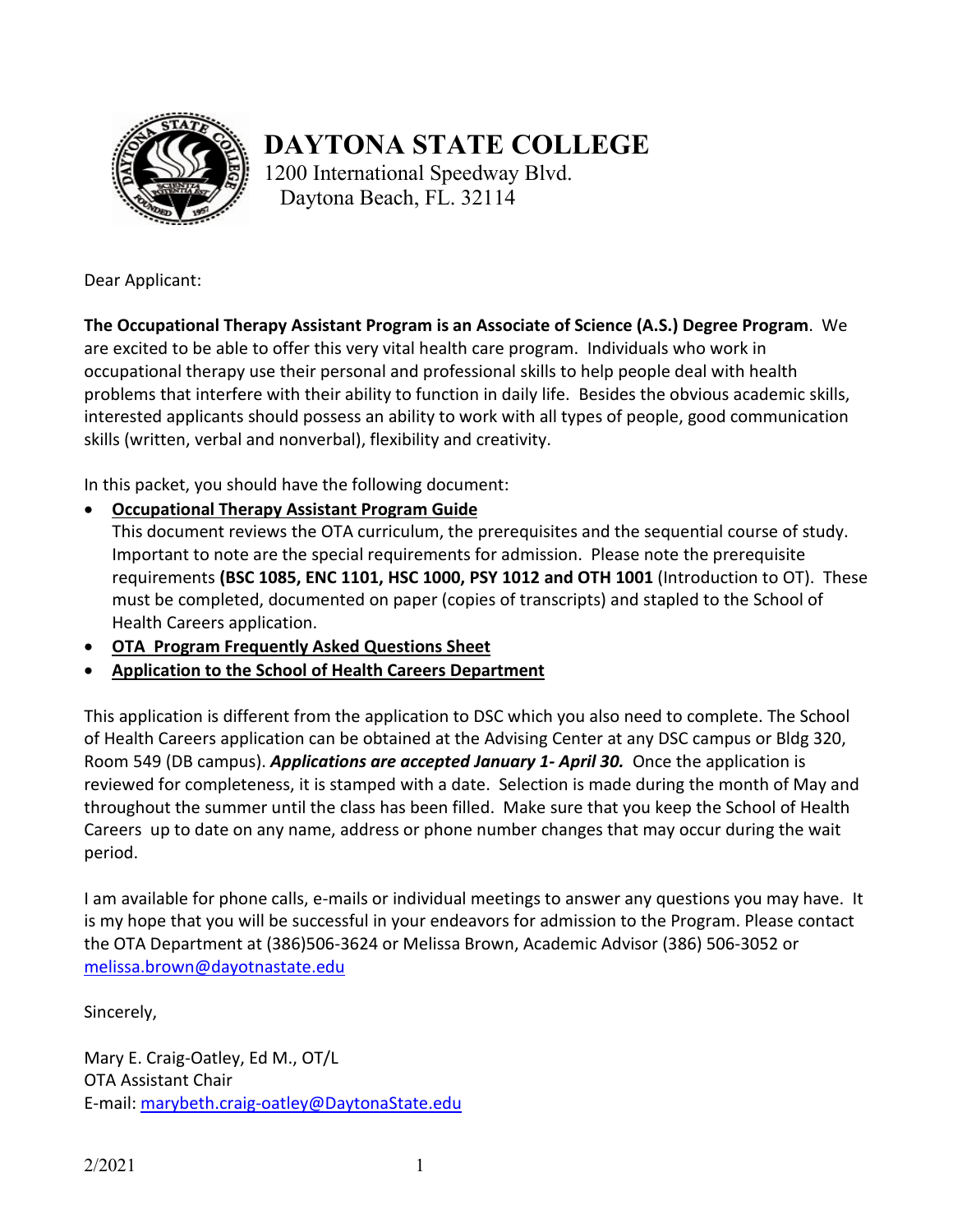*Note: Be advised that the degree obtained with this program is an AS degree. Students applying at this time will be required to take and pass a college level math in order to satisfy the degree requirements with the college. College level math classes include one of the following: College Algebra (MAC1105), College Math (MGF2106), Liberal Arts Math (MGF2107), or Statistics (STA2023).*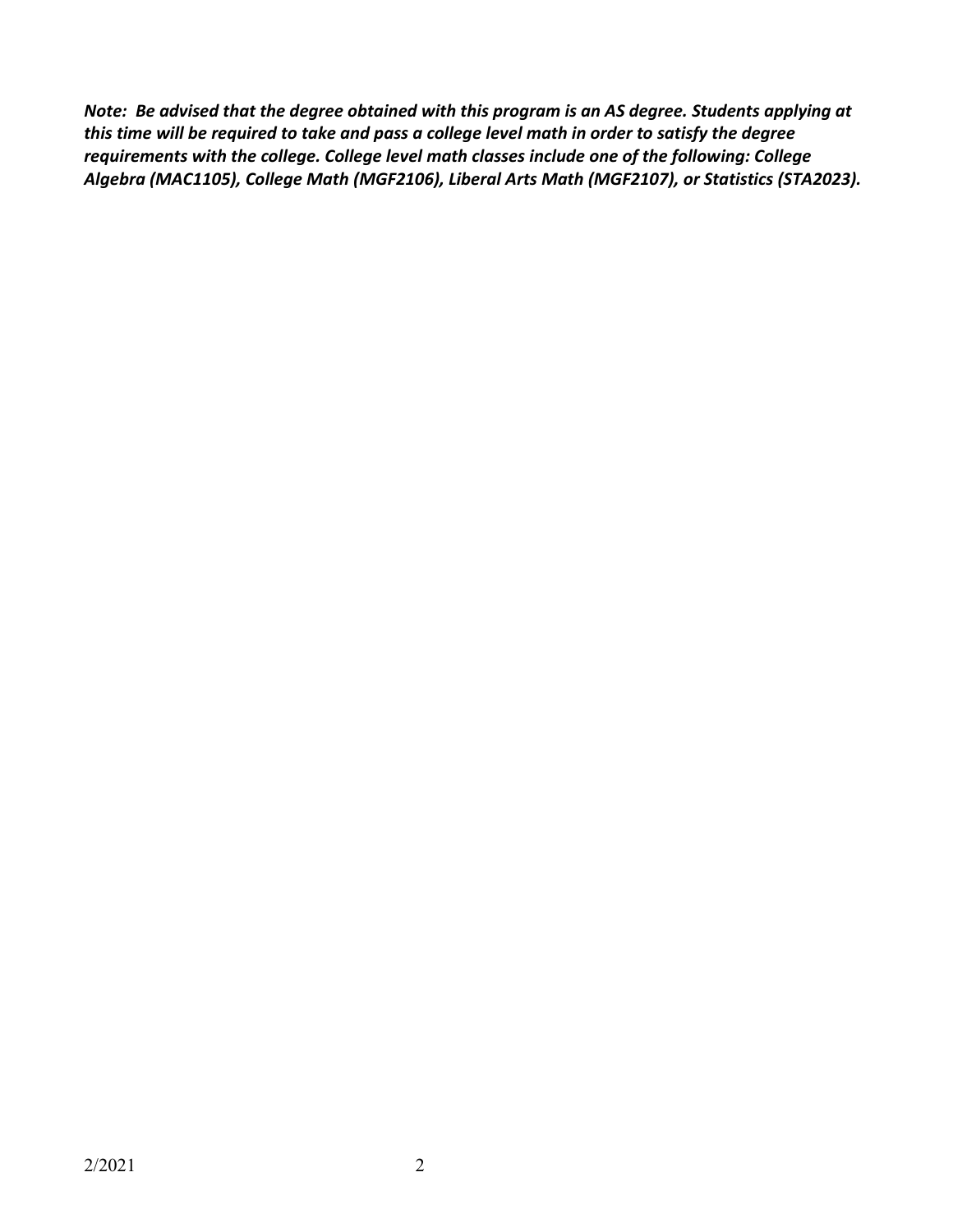#### **FREQUENTLY ASKED QUESTIONS ABOUT THE OCCUPATIONAL THERAPY ASSISTANT PROGRAM**

## 1. **What are the pre-requisites?**

There are five course pre-requisites and they are BSC 1085C (Anatomy & Physiology I), ENC 1101 (College Composition I), PSY 1012 (General Psychology), HSC 1000 (Introduction to Health Care), and, effective Fall 2012, OTH1001 (Introduction to OT). In addition, all math courses through the intermediate algebra level (MAT 1033) should be completed. There are three other open general education courses that you may go ahead and take while awaiting program admission (See curriculum).

*Note:* Students will meet the **volunteer service hour** requirement in the **Introduction to OT** class.

Because the program is an AS Degree, students will be required to complete one of the following math courses to satisfy program requirements: College Algebra (MAC1105), Survey of Math (MGF2106), Liberal Arts Math (MGF 2107), or Statistics (STA2023). College Math is recommended.

## 2. **What are the program hours?**

The first semester in the program (Fall) has three required OTA classes.

The **tentative** schedule for these classes:

Monday: 9:00 – 4:00; Wednesday: 9:00-3:30\*; Friday: 9:00-3:30\* \*Ending time will depend on lab sections.

\*\* If a student is still taking general education requirements, their schedule will vary accordingly.

The second semester (Spring) has four required OTA classes which are spaced over three days (M/W/F), with a fifth fieldwork course (OTH 1800) done in an additional half-day.

The summer semester has one course (OTH2420), which requires campus attendance 2 days each week. This is a good time to catch up on any required general education courses, or work and save money for the following year.

The second year's Fall Semester has four required OTA classes. Three of these classes are spaced over four class days, with approximate times from 9:00-3:30, with some variation for lab schedules. The fourth class (OTH 1802) has a once-a-week fieldwork placement throughout the first two-thirds of the semester, with a two-week full-time fieldwork experience at the end of the semester.

The second year Spring Semester is the supervised clinical practice (internship), which involves M-F, 8-5 for the full sixteen-week semester. There is also an online course during this semester.

# 3. **How much does the program cost?**

At \$102.38 per credit hour (\$398.65 for non-residents) this 74 hour program will cost \$7,576.00 for tuition over a two-year period (\$29,500.00 for non-residents). Additional approximate costs include: Annual FDLE Level II Background Check to include Drug Testing and Fingerprinting \$180.00, **OTA Books** \$900-\$1,000, **Name Tag** \$10.00, annual Physical \$100.00, TB Test \$20.00, Hep B Boosters \$42.00 (optional) **CPR** certification \$45.00, 2 Program logo shirts \$35.00, and student membership (this is recommended, not mandatory) to the American Occupational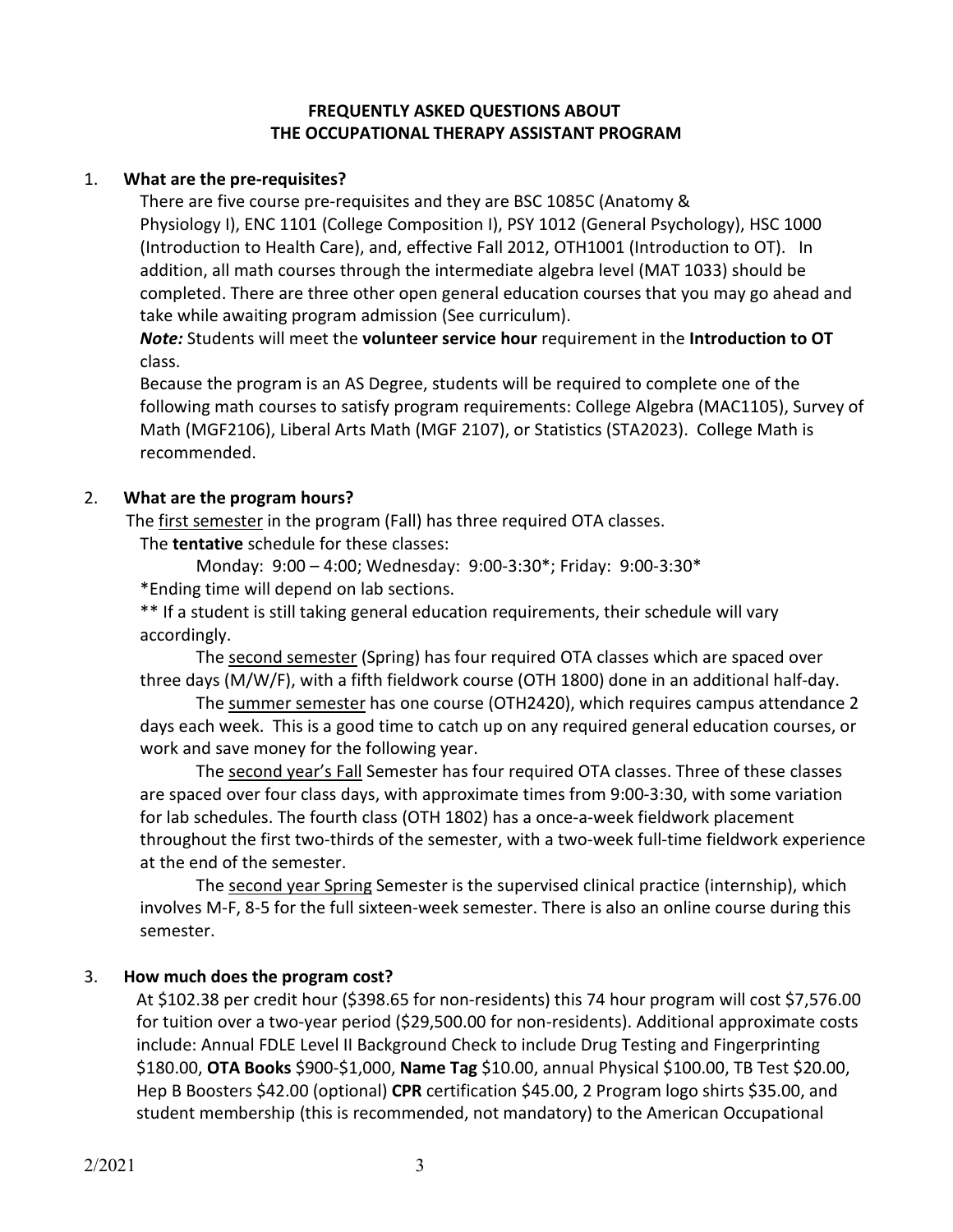Therapy Association \$80.00. Post-graduation, the certification examination is \$565.00 and State licensing fees are approximately \$200.00.

# 4. **Will my previous college courses count in this program?**

Official Transcripts must be submitted to the Admissions Department, where the Transcript Evaluator will determine which credits are transferable into the A.S. Degree program. Unofficial transcripts must be attached to the School of Health Careers and Human Services application. Students transferring from other OTA programs will need to speak with the Program Manager about the process; however, courses are not automatically accepted.

## 5. **Do I need to use a computer in this program?**

Yes, you will need access to a computer with current software, access to wifi, audio and video, and use of Microsoft Office 365, which is available to you as an enrolled student. Each of our courses has a web-based component through Florida Online D2L, where we communicate with you for class information, post course resources, and submit assignments online. OTH 2933 is offered primarily online. We update OTA course material online each year as well. There is a computer lab available to students in our program, as well as resources at the Computer Commons in the Library. *Eff. Fall 2020, due to restrictions from the COVID virus, most lectures are online, with labs meeting in person on campus following college and CDC guidelines.*

#### 6. **Must I take a certification exam upon completion of this program? What is the NBCOT pass rate for graduates who take the test for the first time?**

Yes, you must take and pass a national certification exam through NBCOT to be able to practice.

 In the years **2018-2020,** the number of graduates who passed the certification exam as new graduate test-takers was **42 out of 45**, which is a pass rate of **93**%. The total number of graduates from the program during this time was **61.** 

**For the graduates of 2020 thus far**, **6** took the exam, with **6** passing, regardless of attempts, for an overall pass rate of **100**%. There were **20 graduates.** *NOTE:* **The graduation and completion of the certification exam was delayed in 2020 due to circumstances surrounding COVID-19.**

 You must also apply for state licensure for Florida, and that is based upon successful completion of the exam.

# 7. **What is the employment outlook?**

Employment opportunities in the Volusia County area are fair for full-time positions and fairgood for PRN (as needed) or part-time. For those who are willing to relocate, there are very good employment opportunities in other areas in and out of Florida and throughout the U.S.

#### 8. **What salary can I expect to earn?**

The entry range is currently \$23.00 - \$28.00/per hour based on facility and location. PRN (asneeded) positions generally pay a higher hourly wage but offer no guarantees of employment and no benefits.

#### 9. **What are typical work settings in this profession?**